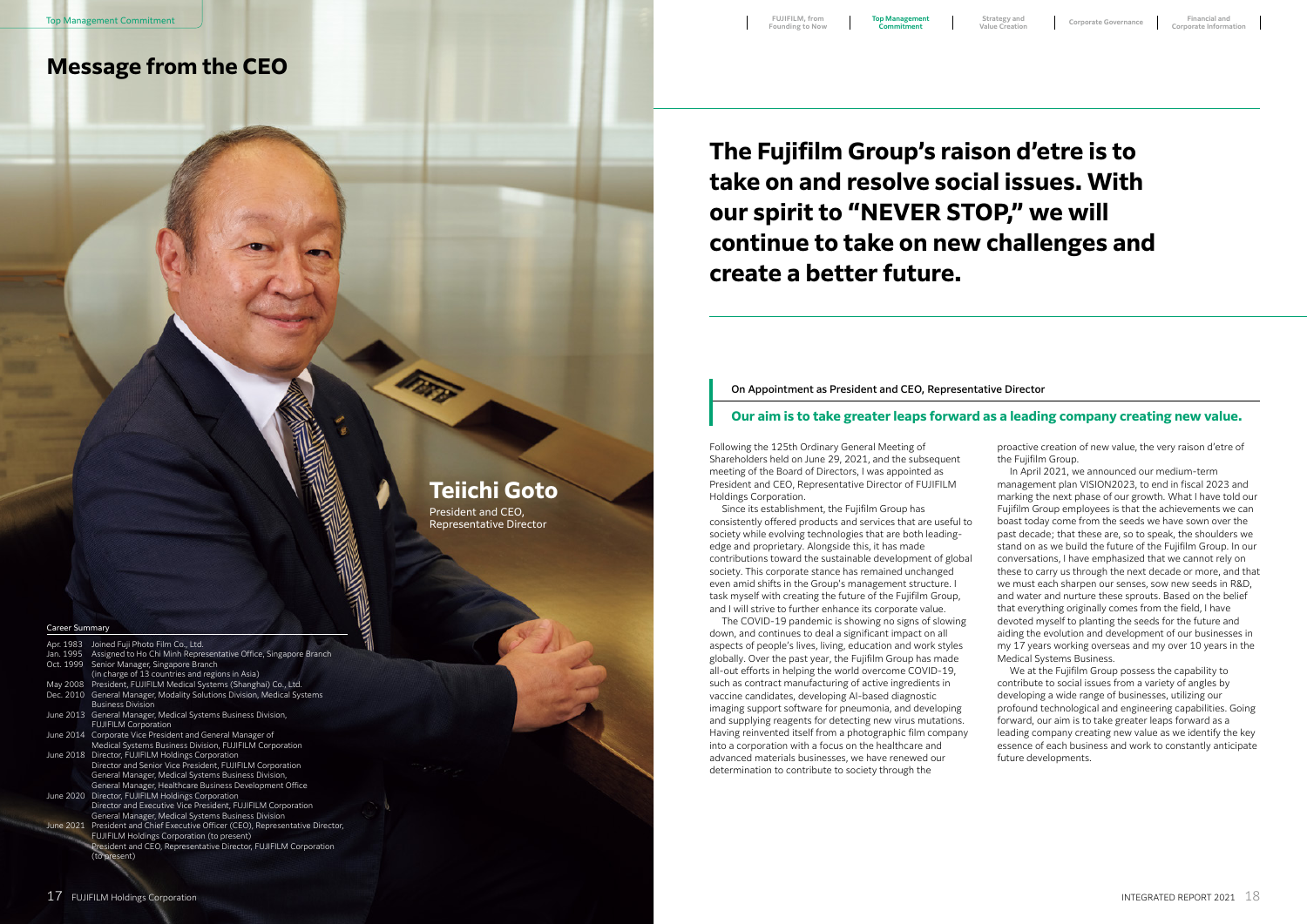In 2017, the Fujifilm Group drew up the CSR plan SVP2030, setting out goals to be achieved by 2030 in four priority areas (Environment, Health, Daily Life and Work Style) and two bases for business activities (Supply Chain and Governance), to be approached from the perspectives of "resolving social issues through business activities" and "considering society and the environment in our business processes."

At the same time, we have carried out activities based on the medium-term management plan VISION2019 for the past four years to achieve this goal. We have classified each of our businesses into one of three stages to strengthen our business portfolio: improving profitability, accelerating further growth and investing to create a new future. By taking measures appropriate to each stage, we have established a robust business foundation that is resilient even in the face of adversities such as the COVID-19 pandemic.

These measures include aggressive investment in the bio CDMO business, business reform at Fuji Xerox (now FUJIFILM Business Innovation) and making Fuji Xerox a wholly owned subsidiary.

VISION2023, our new medium-term management plan, becomes the next step in this process. Announced in April this year, this plan's core elements include

\* Fiscal 2030 targets in reference to the fiscal 2013 level Climate-related initiatives, to be implemented in the SVP2030 priority area of "Environment," include raising the CO2 emissions reduction target\* from 30% to 45% across the entire product life cycle (30% reduction target already achieved in fiscal 2019), and increasing the Company's contribution to reducing CO2 emissions generated in society from 50 million tons to 90 million tons. The emissions reduction target of 45% has been recognized by the international environmental initiative Science Based Targets (SBT) as "WB2°C (well-below 2 degrees Celsius)," i.e., science-based targets for achieving the 2°C targets adopted in the Paris Agreement. Furthermore, we have begun our study for a 1.5°C aligned science-based target. Based on these efforts, we continue to enhance scenario analysis in line with the Task Force on Climate-related Financial Disclosures (TCFD) recommendations.

accelerating business growth in healthcare and advanced materials and building a more resilient business platform to facilitate sustainable growth, growing healthcare into our largest segment in terms of both revenue and operating income. For fiscal 2023, the plan's final year, we are targeting revenue of 2.7 trillion yen and record-high profits, generating 260 billion yen in operating income and 200 billion yen in net income attributable to FUJIFILM Holdings.

To this end, we will promote four priority measures: (1) reinforce business portfolio management, (2) strengthen cash flow management, (3) enter into new markets for further growth and (4) create stronger integrated business synergies through M&A.

In the area of "Health," we have set the target of expanding the deployment of our AI-based medical products and services from 57 countries and regions in fiscal 2019 to 196 in fiscal 2030 with the eventual goal of their introduction to all countries and regions. We will actively provide technical guidance to doctors and medical technologists who handle medical devices, enhancing medical access and quality of healthcare in regions with poor access to healthcare, thereby resolving regional disparities in healthcare services.

In the area of "Daily Life," as DX advances in our society, we will contribute to building a safe and secure society and peaceful living, including developing electronic materials for cutting-edge semiconductors that are essential for the development of 5G, autonomous driving, etc., promoting the introduction of recording media and display materials that facilitate a data-oriented society, assisting the digitization of the commercial printing and package printing, and creating products and services in the photographic and videographic fields that enrich our lives.

**Promoting the new medium-term management plan VISION2023 to achieve the goals set out in the CSR plan "Sustainable Value Plan 2030 (SVP2030)." Growing healthcare into our largest segment in terms of both revenue and operating income.**

In the area of "Work Style," we will enhance our solutions

## Accelerate growth centered on healthcare and advanced materials, while improving<br>
Accelerate growth centered on healthcare and advanced materials, while improving **profitability and efficiency in other businesses. Furthermore, work to promote DX group-wide and develop and strengthen human resources who can play an active role on the global stage.**

As we strive toward the next stage of growth, we will steadily carry out the tasks set forth when I was appointed as CEO: (1) accelerate our business growth centered on healthcare and advanced materials fields and improve profitability and efficiency in other businesses, (2) promote DX group-wide and (3) develop and strengthen human resources who can play an active role on the global stage.

#### **(1) Accelerate business growth centered on healthcare and advanced materials and improve profitability and efficiency in other businesses**

Healthcare is a growing market, where competition will inevitably intensify. Amid this, we welcomed FUJIFILM Healthcare Corporation to the Group, the successor to Hitachi, Ltd.'s diagnostic imaging business, on March 31, 2021. We will accelerate the growth of the medical business by combining these new strengths, such as a broad product portfolio including CT, MRI and ultrasound, as well as a strong sales network, with Fujifilm's strengths in medical IT. In addition, we will make bold investments, particularly in bio CDMO and drug discovery support, and provide high-quality products and services to grow Healthcare into the Fujifilm Group's largest business segment.

Materials are also an area with great potential for growth, as the scope of digitization expands in line with technological innovation in areas such as digital communications (5G), AI and autonomous driving. We will grow our business here while developing materials for semiconductors, displays and other applications where our technologies can be utilized, while rapidly providing cutting-edge functional materials.

As for Business Innovation, FUJIFILM Business Innovation Corp. has dramatically expanded its sales regions and business domains since April of this year, when it changed its name from Fuji Xerox. By combining the sales, technology and product capabilities held by FUJIFILM Corporation and FUJIFILM Business Innovation, we aim to achieve further growth by providing value that brings innovation to our customers' businesses.

As for Imaging, we believe that it is our social mission as the best possible owner of this business to inherit and evolve the culture of photography. In the fields of photography and videography, we will build markets by creating Fujifilm-unique products and services

commensurate with our broad capability in everything from imaging devices to printing.

#### **(2) Promote DX group-wide**

The key to accelerating growth in these business domains is to build a new, highly profitable business model by using DX and improving business process efficiency leveraging AI technology and ICT. The Fujifilm Group boasts a number of success cases supporting DX at our customers. For instance, the Medical Systems Business's SYNAPSE medical-use picture archiving and communication system (PACS) has been implemented in around 5,800 facilities worldwide and holds the top market share globally. Furthermore, DocuWorks, a document handling software as part of our Business Innovation business, boasts a cumulative total of 7.77 million licenses (as of April 2021) in Japan and overseas sales, contributing to improved operational efficiency for many customers.

Meanwhile, internally at the Fujifilm Group, there are also activities that can offer contributions to cross-organizational



and services to create new value, with the goal of providing 50 million people with work styles that support increased

productivity and creativity.

# What are your initiatives toward enhancing corporate value over the medium to long term? Q

Where are you focusing in promoting the new medium-term management plan VISION2023? Q



**Top Management Commitment**